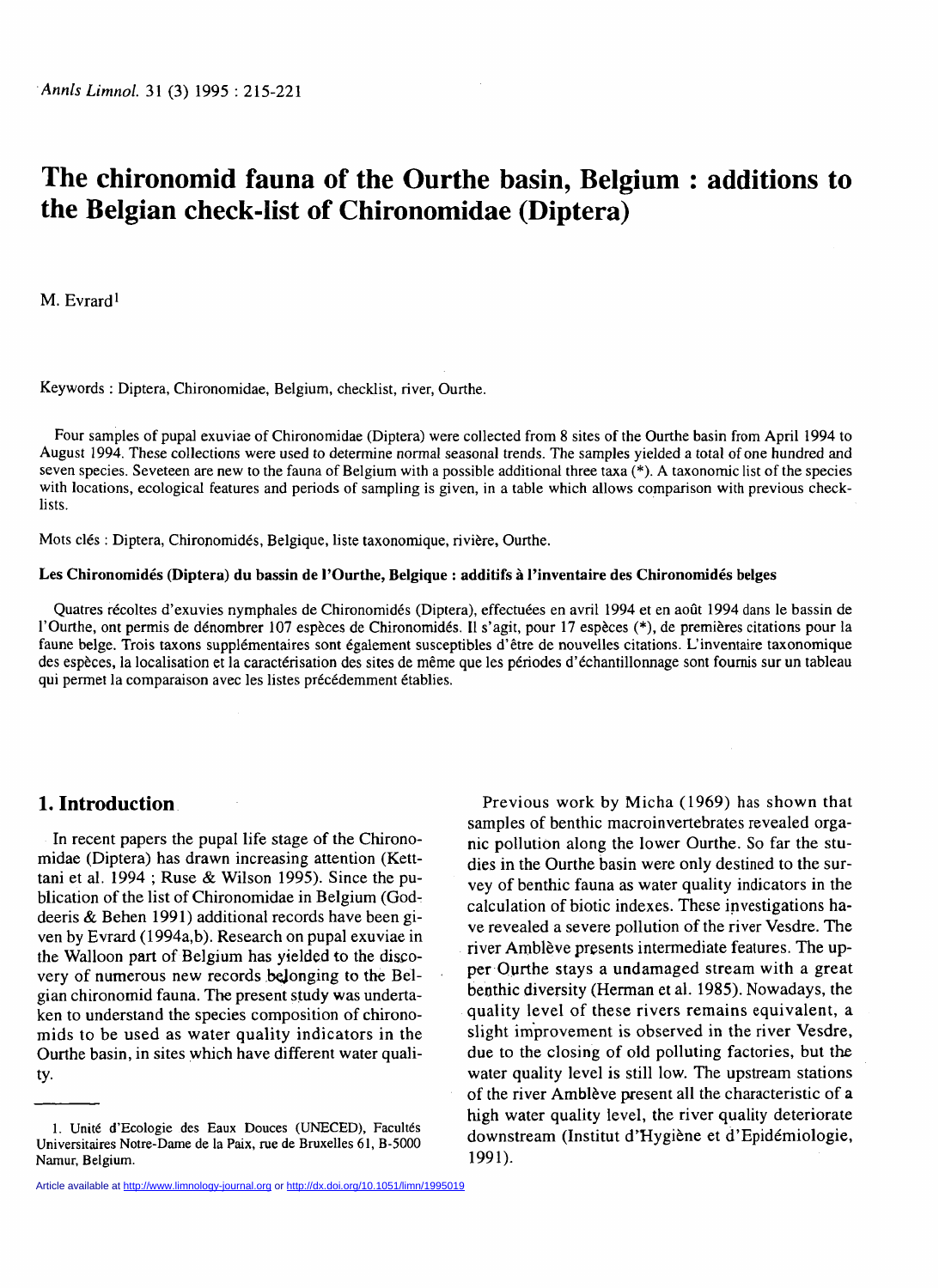

**Fig. 1 : Map showing the sampling sites (1 to 8) in the Ourthe basin. Fig. 1 : Localisation des sites d'échantillonnage (1 à 8) dans le bassin de l'Ourthe.** 

# **Material and methods**

The study was carried out in 5 streams of the Ourthe basin (East Belgium) (Fig. 1). In April, May, June and August 1994, samples were obtained from one site in the Ourthe Orientale, one in the Ourthe Occidentale, two in the Ourthe, two in the Vesdre and two in the Amblève. All the sites were visited during the same day. The substrate in most of the sites is composed mainly of blocks and stones. In summer due to the fall of the water level, large beaches of rocky substrates appear. Some ecological features on the collection sites are given in Table 1. Means air temperature and means rainfall recorded between 1980 and 1993 (Fig 2.) show a typi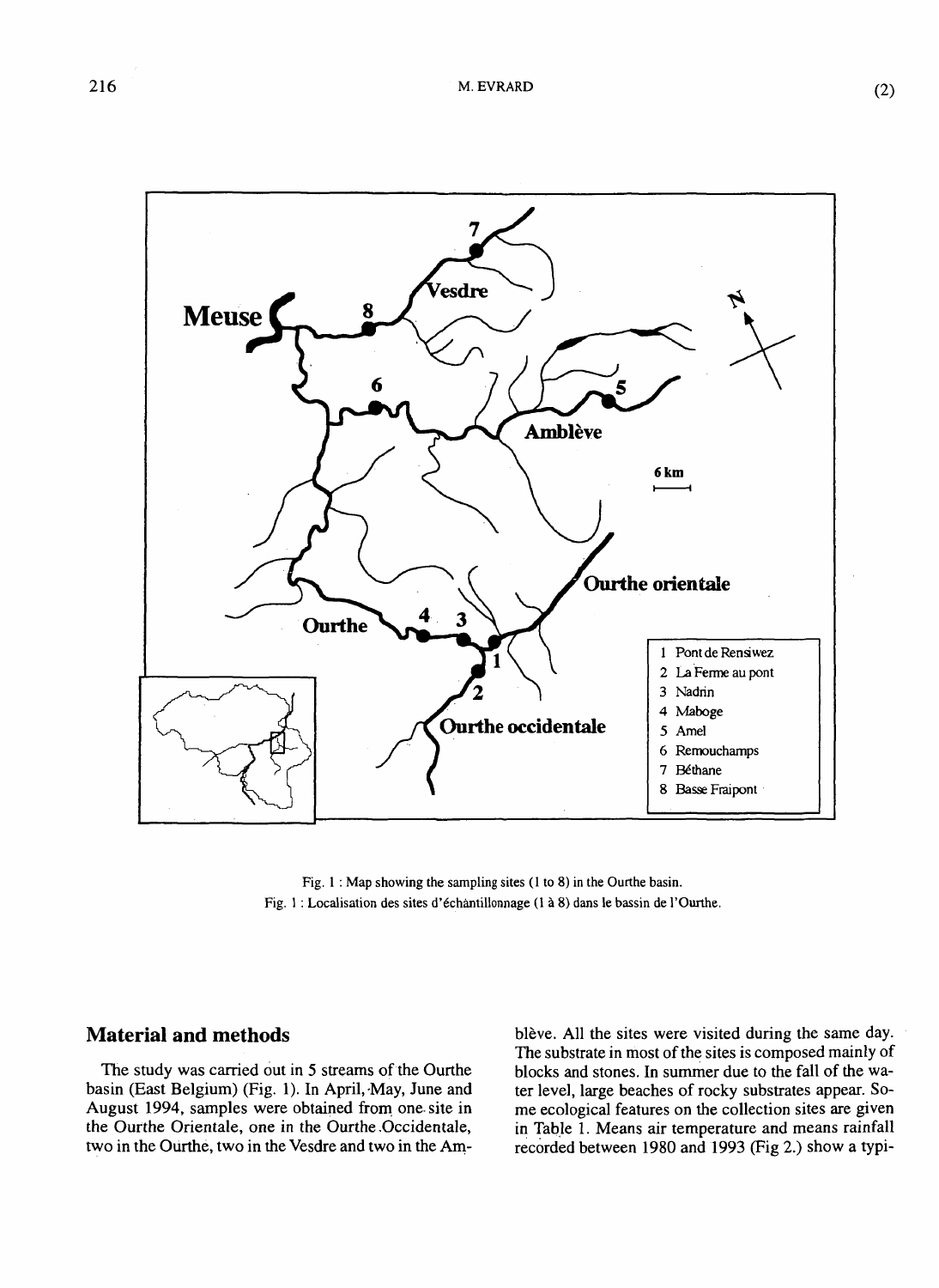**Table 1 : Ecological features of the 8 sites sampled in the Ourthe basin (Fig. 1) during the spring and the summer 1994. (\*) from the confluence between the Ourthe Occidentale and the Ourthe Orientale.** 

**Tableau 1 : Caractéristiques écologiques des 8 stations du bassin de l'Ourthe (Fig. 1 ) durant le printemps et l'été 1994. (\*) à partir de la confluence de l'Ourthe Occidentale et de l'Ourthe Orientale.** 

|                                             | <b>Oriental</b> | Occidental     | Ourthe      |            | <b>Amblève</b> |              | <b>Vesdre</b>  |            |
|---------------------------------------------|-----------------|----------------|-------------|------------|----------------|--------------|----------------|------------|
| <b>Stations</b>                             |                 | $\overline{2}$ |             | 4          | 5              | 6            |                | 8          |
| Distance from the source (km)               | 34              | 43             | $0(*)$      | $14(*)$    | 15             | 70           | 26             | 58         |
| $\mathbf{Altitude}$ (m)                     | 310             | 295            | 280         | 240        | 405            | 137          | $237 -$        | 100        |
| Mean depth (m)                              | $0,5$ to 1      | $0,1$ to $0,5$ | $0.5$ to 1  | $0,5$ to 1 | $0,1$ to $0,5$ | 0,1 to $0,5$ | $0,1$ to $0,5$ | $0,5$ to 1 |
| Mean width $(m)$                            | 15              | 20             | 26          | 24         | 10             | 25           | 15             | 20         |
| Slope $(\%)$                                | 4,01            | 3,96           | 2,786       | 1,449      | 2,893          | 2,267        | 3,246          | 1,494      |
| Water Temperature (°c) (April 94-August 94) | $8,5-16,4$      | $9-18,1$       | $10,2-15,5$ | $9,4-16,7$ | $8,3-16,1$     | $9,5-19,9$   | $6,4-13,8$     | $9,5-15,6$ |
| Global Biologic Index (/20) (I.H.E. 1991)   | 17 to 20        | 17 to 20       | 13 to 16    | 17 to 20   | 17 to 20       | 9 to 12      | $5$ to $8$     | $1$ to $4$ |



**Fig 2. : Evolution of the monthly air temperature mean (°c) and the rainfall mean (mm/mois) between 1980 and 1993 at Nadrin. Fig 2. : Évolution de la température mensuelle moyenne de l'air (°c) et de la moyenne pluviométrique (mm/mois) entre 1980 et 1993 à Nadrin.**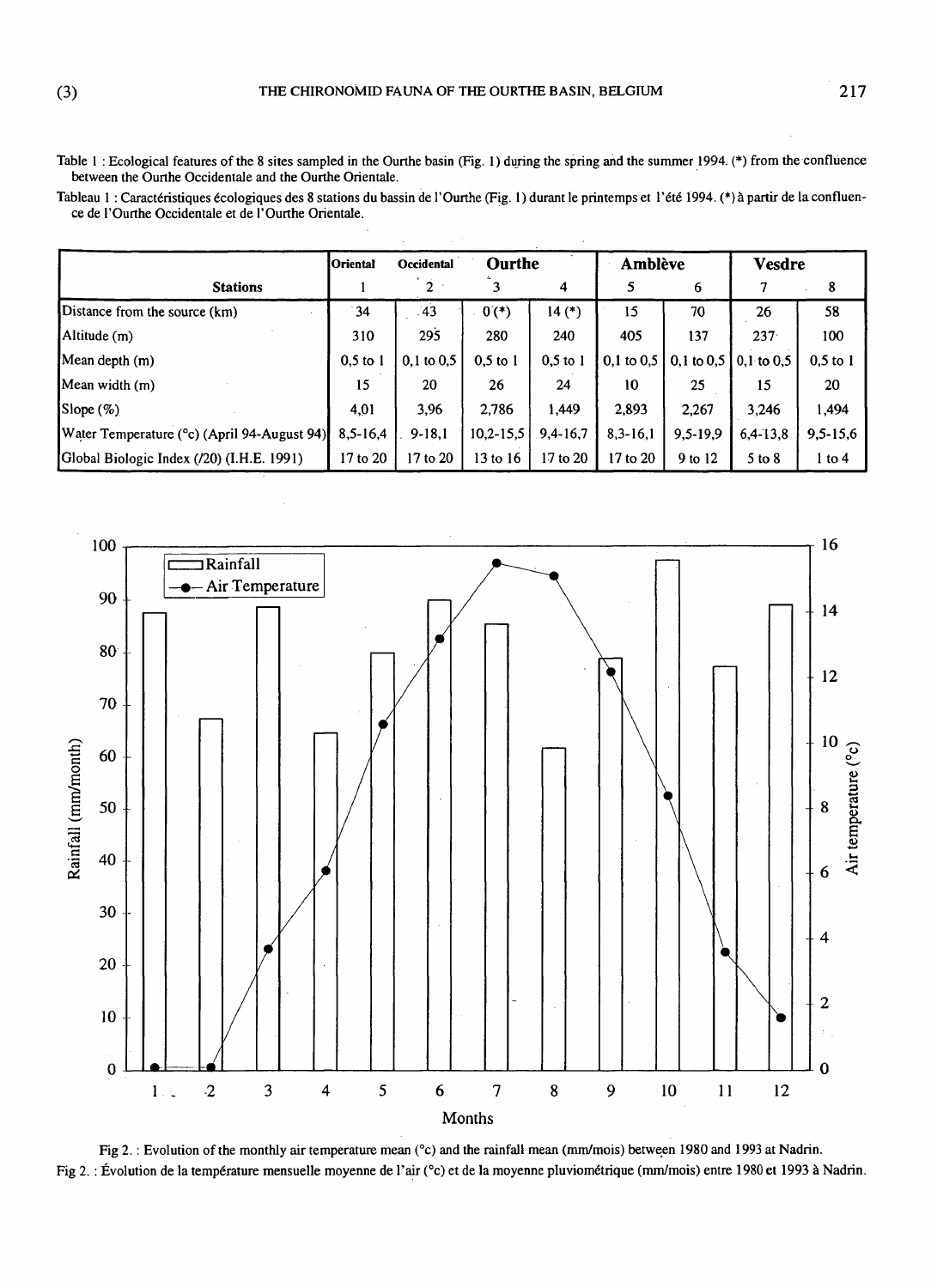The material used for this study was mainly obtained by sampling floating debris, trapped behind obstacles. Skimmed collections of debris were taken within a 2 m stretch of river along the banks with a handnet (mesh size 350 microns). The chironomid exuviae samples were fixed in 95% alcohol and were sorted in the laboratory. Pupal exuviae were identified to species level with Langton's work (1991). For identification exuviae were mounted in Euparal on permanent slides.

## **Results and comments**

Four monthly samples collected from the Ourthe basin during 1994 yielded a total of 107 species of Chironomidae. The list of species is given below in table 2.

Our knowlege of the Belgian Chironomidae shows that 369 species are known to occur. However, some species *(Corynoneura* Pe2a, *Cricotopus* (C.) Pe5 and *Demicryptochironomus (Irmakia)* Pel) could be the unassociated exuviae of a known adult species already recorded. Following Langton (1991), *Cricotopus* (C.) Pe5, a very rare species, has been observed in River Chew (south-west England) and in Rio Ulla (northwest Spain). This rare *Cricotopus* could be an unnamed species (Langton, pers. com.). The case of *Corynoneura* Pe2a, a summer-emerging species, is more obvious. Ecological features of the stations (1,2 and 4 ) where it was collected, agree with those described in Langton (1991). These «mountains-like» sites, situated between 310 and 240 meter altitude (Table 1), keep a high water quality level (I.H.E. 1991). The absence of this intolerant species at Nadrin (station 3) could be explain by the presence of the Nisramont dam which releases rich water and causes water level disturbances. *Demicryptochironomus (Irmakia)* Pel has been pointed out in a Tunisian river, its finding seems interesting because its distribution is still limited.

The fast flowing system of the streams and the relatively low water temperatures in the river Ourthe during the year lead to the appearance of characteristic montane species, already described in these conditions by Langton, such as : *Thienemannimyia pseudocarnea, Microtendipes britteni, Rheotanytarsus distinctissimus, Nanocladius balticus, Eukiefferiella ancyla*  which larva is phoretic on the Gasteropod *Ancylus fluviatilis,* a numerous species met at stations 1, 2, 3 and 4 (I.H.E., 1991). The larvae of *Epoicladius flavens*  lives among the gills of *Ephemera* nymphs, an Ephemeroptera well represented by *Ephemera dánica* in all the Ourthe stations (I.H.E., 1991).

For most sites, the ecological conditions of the 8 stations fit the known ecology of the new records. Some of these have a noteworthy distribution following the water quality level. The sites (stations 1, 2 and 4 )where the number of new records is the highest, are corresponding to a undamaged region. However, one new record has a particular distribution to the other : *Psectrocladius* sp.A is found in the rich water of Nadrin station (3), closed to the Nisramont dam. Langton (1991) reported it from Lochs in Nothern Scotland. *Paraphaenocladius penerasus* lives in wet mosses in seepages, by streams and waterfalls, its presence closed to the Nisramont dam is not amazing.

*Limnophyes paludis* larva feed on drowned grass leaves at the edge of ditches and in temporarily submerged meadow and the recolted exuviae could derived from the dam just upstream of the third station. Nadrin (station 3) is also the only Ourthe station where the lenitic *Chironomus (Chaetolabis) macani*  (Langton 1991) has been recolted, possibly for the same reasons than *Limnophyes.* In the river Amblève, its presence may be due to the proximity of a fischery where the larva develop in eutrophic conditions.

Some species, belonging to the Orthocladiinae subamily, are exclusively found in the river Amblève at station 5, the highest altitude met ( 405 m) : *Eukiefferiella similis,* a montane species reported in Central Europe and Tunisia ; *Heterotanytarsus apicalis,* reported from Northern montanes and lakes ; Metriocnemus *obscuripes,* living in damp places by streams. The high water quality of station 5 and cold water stream could explain the presence of these species. Originally described from the Caucasian mountains (glacial stream, 1700 m altitude), *Diamesa kasymovi* found in Tatra mountains (Georgia), the Austrian and Italian Alps, Lebanon and Turkey, is also found at station 5. Following Langton (pers. com.) this species would appear to be *kasymovi,* but the *Diamesa* key (Langton 1991) contains three species that are most difficult to separate, moreover Belgium seems an unlikely place to find this species. The best way to record this specimen is *kazymovi* but it requires confirmation from adult male.

Among the genus *Cricotopus, C.(C.)fuscus,* indexed as a slow flowing lowland streams and ditches, is effectively found at station 6 (downstream station in the river Amblève) but it is also found in fast flowing water at stations 2 and 4. On the other hand, *C. (Nostocladius) lygropis* is located in a fast flowing zone at site 4 during the summer as noted by Langton (1991).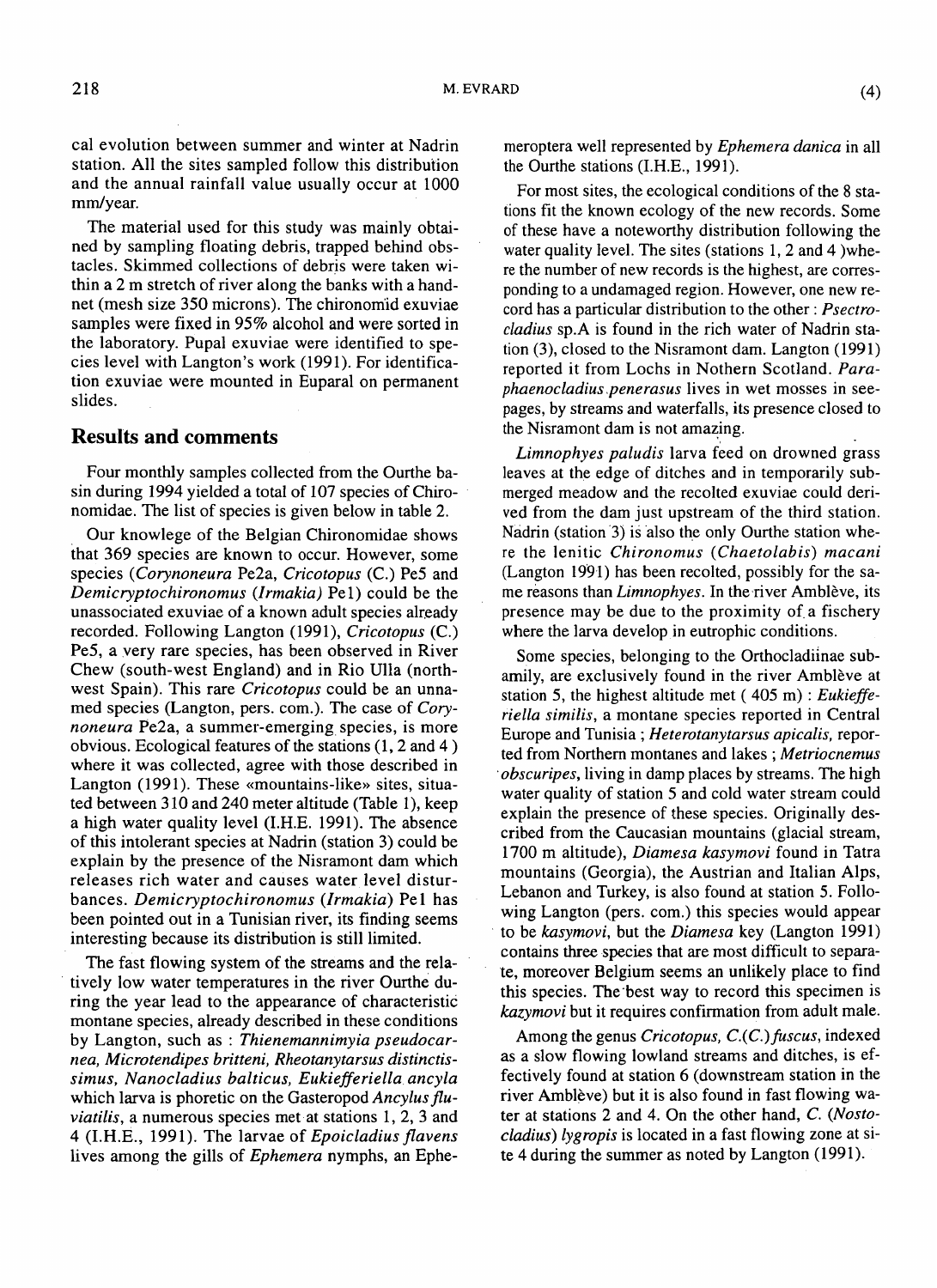**Table 2 : List of «species» showing monthly occurence of exuviae at stations 1 to 8 ; (\*) denotes new recor^ for Belgium ; (a) denotes recorded in Evrard (1994a) in the river Meuse (deep potamal) ; (b) denotes recorded in Evrard (1994b) in the river Sansom (rhithral).** 

**Tableau 2 : Liste des «espèces» montrant l'évolution mensuelle des exuvies aux stations 1 à 8 ; (\*) indique les nouvelles espèces pour la Belgique ; (a) indique les espèces recensée par Evrard (1994a) dans la Meuse (potamal profond) ; (b) indique les espèces recensée par Evrard (1994b) dans le Samson (rhithral).** 

 $\hat{\mathcal{L}}$ 

 $\Delta$ 

|                                                                                                                                                                 |              |               |               | 25 April 1994         |              |              |                                       |       |                |                         |                         | 30 May 1994       |                           |                         |                    |                       |                           | 30 June 1994          |                           |                         |               |                    |             |              |                    | 23 August 1994                                        |                               |              |
|-----------------------------------------------------------------------------------------------------------------------------------------------------------------|--------------|---------------|---------------|-----------------------|--------------|--------------|---------------------------------------|-------|----------------|-------------------------|-------------------------|-------------------|---------------------------|-------------------------|--------------------|-----------------------|---------------------------|-----------------------|---------------------------|-------------------------|---------------|--------------------|-------------|--------------|--------------------|-------------------------------------------------------|-------------------------------|--------------|
| <b>STATIONS</b>                                                                                                                                                 | $\mathbf{1}$ |               |               | 2 3 4 5 6 7           |              |              |                                       | 8     | $\overline{2}$ | $\overline{\mathbf{3}}$ | $\overline{\mathbf{4}}$ | $\vert$ 5         | 6 <sup>1</sup>            | $\overline{7}$<br>8     |                    |                       |                           | 2 3 4 5               |                           | $\vert 6 \vert 7 \vert$ |               | $\bf{8}$           |             |              |                    |                                                       | 2 3 4 5 6 7 8                 |              |
| Buchonomyiinae                                                                                                                                                  |              |               |               |                       |              |              |                                       |       |                |                         |                         |                   |                           |                         |                    |                       |                           |                       |                           |                         |               |                    |             |              |                    |                                                       |                               |              |
| * Buchonomyia thienemanni Fitt.                                                                                                                                 |              |               |               |                       |              |              |                                       |       |                |                         |                         |                   |                           |                         |                    | $\mathbf{x}$          |                           | $\mathbf{x}$          |                           | $\mathbf{x}$            |               |                    | x           |              | $\mathbf{x}$       |                                                       |                               |              |
| Tanypodinae                                                                                                                                                     |              |               |               |                       |              |              |                                       |       |                |                         |                         |                   |                           |                         |                    |                       |                           |                       |                           |                         |               |                    |             |              |                    |                                                       |                               |              |
| Ablabesmyia monilis (L.)                                                                                                                                        |              |               |               |                       |              |              |                                       |       |                |                         |                         |                   |                           |                         |                    |                       | $x \mid x$                |                       |                           |                         |               | x                  |             |              | x                  |                                                       |                               |              |
| Apsectrotanypus trifascipennis (Zett.)                                                                                                                          |              |               |               |                       |              |              |                                       |       |                |                         |                         |                   |                           |                         |                    |                       |                           |                       |                           |                         |               | $\mathbf{x}$       |             |              |                    | $\mathbf{x}$                                          |                               |              |
| Conchapelopia melanops (Wied.)                                                                                                                                  |              |               |               |                       |              |              |                                       |       |                |                         |                         |                   | $x \mid x$                |                         |                    | x   x   x   x   x   x |                           |                       |                           |                         |               | $\mathbf x$        |             |              | x   x              | $\mathbf{x}$                                          |                               | x            |
| Macropelopia nebulosa (Mg.)                                                                                                                                     |              |               |               |                       |              |              |                                       |       |                |                         | $\mathbf{x}$            |                   |                           |                         |                    |                       |                           |                       |                           |                         | $\mathbf{x}$  |                    |             |              |                    | $\mathbf x$                                           |                               |              |
| Nilotanypus dubius (Mg.)                                                                                                                                        |              |               |               |                       |              |              |                                       | X     |                | $\mathbf{x}$            |                         |                   |                           |                         |                    |                       | x   x   x                 |                       |                           | $\mathbf x$             |               | $\bar{\mathbf{x}}$ |             |              | $x \mid x$         |                                                       | $\mathbf{x}$                  |              |
| Procladius (Holotanypus ) choreus (Mg.)                                                                                                                         |              |               |               |                       |              |              |                                       |       |                |                         |                         |                   |                           |                         |                    |                       |                           | $\mathbf x$           |                           | $\mathbf{x}$            |               |                    |             |              |                    | $\mathbf{x}$                                          |                               |              |
| Rheopelopia ornata (Mg.)                                                                                                                                        |              |               |               |                       |              |              |                                       |       |                |                         |                         |                   |                           |                         |                    | xlx                   |                           |                       | xlx                       |                         |               |                    |             |              | $x \mid x$         |                                                       |                               |              |
| Thienemannimyia carnea (Fab.)                                                                                                                                   |              |               | x             |                       |              |              |                                       |       |                |                         | $x \mid x$              |                   |                           |                         | X                  |                       |                           |                       | x                         |                         |               |                    |             | $\mathbf{x}$ |                    | $\mathbf x$                                           |                               |              |
| * Thienemannimyia pseudocarnea Murray                                                                                                                           |              |               |               |                       |              |              |                                       |       |                |                         |                         |                   |                           |                         |                    |                       |                           |                       |                           |                         |               |                    |             |              | xi                 |                                                       |                               |              |
| Zavrelimyia barbatipes (K.)                                                                                                                                     |              |               |               |                       |              |              |                                       |       |                |                         |                         |                   |                           |                         |                    |                       |                           |                       |                           |                         |               |                    |             |              |                    |                                                       |                               |              |
| <b>Diamesinae</b>                                                                                                                                               |              |               |               |                       |              |              |                                       |       |                |                         |                         |                   |                           |                         |                    |                       |                           |                       |                           |                         |               |                    |             |              |                    |                                                       |                               |              |
| Diamesa cinerella Mg.                                                                                                                                           |              | x   x         |               |                       | xix          |              |                                       |       |                |                         |                         | X                 |                           | X                       |                    |                       |                           |                       |                           |                         |               |                    |             |              |                    |                                                       |                               |              |
| * Diamesa kasymovi Kownacki & Kownacka                                                                                                                          |              |               |               |                       | X            |              |                                       |       |                |                         |                         | $\mathbf{x}$      |                           |                         |                    |                       |                           |                       |                           |                         |               |                    |             |              |                    |                                                       |                               |              |
| Potthastia gaedii (Mg.)                                                                                                                                         |              |               |               |                       |              |              |                                       |       | $x \mid x$     |                         |                         |                   |                           |                         | $\mathbf x$        |                       | $\boldsymbol{\mathsf{x}}$ |                       |                           |                         |               |                    | $x \mid x$  |              | $\mathbf{x}$       |                                                       |                               |              |
| Potthastia longimanus K.                                                                                                                                        |              |               |               |                       |              |              |                                       | x     | $\bf{x}$       |                         |                         |                   |                           | $\mathbf{x}$            | $\pmb{\mathsf{x}}$ |                       |                           | x   x   x   x   x   x |                           |                         |               |                    |             | $\mathbf{x}$ |                    | $\mathbf{x}$                                          |                               |              |
| Prodiamesinae                                                                                                                                                   |              |               |               |                       |              |              |                                       |       |                |                         |                         |                   |                           |                         |                    |                       |                           |                       |                           |                         |               |                    |             |              |                    |                                                       |                               |              |
| Odontomesa fulva (K.)                                                                                                                                           |              |               |               |                       | $\mathbf{x}$ |              |                                       |       |                |                         |                         |                   |                           |                         |                    |                       |                           |                       | $\mathbf x$               |                         |               |                    |             |              |                    |                                                       |                               |              |
| Prodiamesa olivacea (Mg.)                                                                                                                                       |              |               |               |                       | $\mathbf{x}$ |              |                                       |       |                |                         |                         | $\mathbf{x}$      |                           | $\mathbf{x}$            | $\bf{X}$           |                       |                           |                       |                           | x   x   x               |               |                    |             |              |                    | X                                                     |                               |              |
| Orthocladiinae                                                                                                                                                  |              |               |               |                       |              |              |                                       |       |                |                         |                         |                   |                           |                         |                    |                       |                           |                       |                           |                         |               |                    |             |              |                    |                                                       |                               |              |
| a,b Brillia flavifrons Joh.                                                                                                                                     | X            |               |               | $\mathbf{x}$          |              |              | xlx                                   |       |                |                         |                         | $\mathbf{x}$      |                           |                         | $\pmb{\mathsf{X}}$ |                       |                           |                       | $\mathbf x$               |                         | xl            | x                  |             | $\mathbf x$  |                    |                                                       |                               | х            |
| Brillia modesta (Mg.)                                                                                                                                           |              |               | x   x   x   x |                       |              |              |                                       |       |                | x                       |                         | $\mathbf{x}$      |                           |                         | $\mathbf{x}$       |                       |                           | x x                   |                           |                         | $\mathbf{x}$  |                    |             |              |                    |                                                       |                               |              |
| Cardiocladius fuscus K.                                                                                                                                         |              |               |               |                       |              | $\mathbf{x}$ |                                       |       |                |                         |                         |                   |                           |                         | $\mathbf{x}$       |                       |                           | x x                   |                           |                         |               |                    |             |              |                    |                                                       |                               |              |
| Corynoneura lobata Edw.                                                                                                                                         |              |               | $\mathbf x$   |                       |              |              |                                       |       |                | x   x                   |                         | $\mathbf x$       |                           |                         | x!                 |                       |                           | x   x   x   x   x     |                           |                         |               |                    |             |              | x   x   x   x      |                                                       | xi                            |              |
| * Corynoneura Pe2a Langton 1991                                                                                                                                 |              |               |               |                       |              |              |                                       |       |                |                         |                         |                   |                           |                         |                    |                       |                           |                       |                           |                         |               |                    | x   x       |              | 'xi                |                                                       |                               |              |
| Cricotopus (Cricotopus) annulator G.                                                                                                                            |              |               |               |                       |              |              |                                       |       |                |                         |                         |                   |                           |                         |                    |                       |                           |                       |                           |                         |               |                    | xi          |              | x                  |                                                       |                               |              |
| $Cricotopus_C(Q_n)$ bicinctus (Mg.)<br>$\mathcal{L}^{\mathcal{L}}(\mathcal{L}^{\mathcal{L}})$ and $\mathcal{L}^{\mathcal{L}}(\mathcal{L}^{\mathcal{L}})$ . Then |              |               |               | x   x   x   x         |              |              | $x \mid x$                            |       |                |                         | x x                     |                   | ัx  ี                     |                         |                    |                       |                           |                       |                           |                         |               |                    |             |              |                    |                                                       |                               |              |
| * Cricotopus (C.) fuscus (K.)                                                                                                                                   |              |               |               |                       |              |              |                                       |       | $\mathbf{x}$   |                         |                         |                   | $\mathbf x$               |                         |                    |                       |                           | $\mathbf x$           |                           |                         |               |                    |             |              |                    |                                                       |                               |              |
| Cricotopus (C.) similis G.                                                                                                                                      |              |               | x x           |                       |              |              |                                       |       | $\mathbf x$    |                         | $\mathbf{x}$            |                   | $\mathbf x$               |                         |                    | x   x   x   x   x   x |                           |                       |                           |                         |               |                    |             |              |                    | $\mathbf{x} \cdot \mathbf{x}$                         |                               |              |
| Cricotopus (C.) tremulus (L.)                                                                                                                                   |              |               |               | x   x   x   x   x   x |              |              |                                       |       |                |                         |                         |                   |                           | x x x x x x x x x x x x |                    |                       |                           |                       | $\vert$ x $\vert$         |                         | $\mathbf{x}$  |                    |             |              |                    | $\vert x \vert x \vert \vert x \vert x \vert x \vert$ |                               | ≕ xl         |
| Cricotopus (C.) triannulatus (Macq.)                                                                                                                            |              | xİ            | ∣x l xi       |                       |              | $\mathbf{x}$ |                                       | x x x |                |                         | $\mathbf{x}$            |                   | $\mathbf{x}$              |                         |                    | x x x                 |                           | $\mathbf{x}$          |                           | x x                     |               |                    |             |              |                    |                                                       | x   x   x   x   x   x   x   x |              |
| Cricotopus (C.) trifascia Edw.                                                                                                                                  |              |               |               |                       |              |              |                                       |       |                |                         | x   x                   |                   |                           |                         |                    |                       |                           | X                     |                           |                         |               |                    |             |              |                    |                                                       |                               |              |
| Cricotopus (C.) vierriensis G.                                                                                                                                  |              | $\mathbf{x}$  |               |                       |              | $\mathbf{x}$ |                                       |       | $\mathbf{x}$   |                         |                         |                   | $\dot{\mathbf{x}}$        |                         | X                  |                       | $x \mid x$                |                       |                           |                         |               |                    | x   x       |              | $\mathbf x$        |                                                       | $\mathbf x$                   |              |
| * Cricotopus (C.) Pe5 Langton 1991                                                                                                                              |              |               |               |                       |              |              |                                       |       | $\mathbf{x}$   |                         |                         |                   |                           |                         |                    |                       |                           |                       |                           |                         |               |                    |             |              |                    |                                                       |                               |              |
| Cricotopus (Isocladius) intersectus (Staeg.)                                                                                                                    |              |               |               |                       |              |              |                                       |       |                |                         |                         |                   |                           |                         |                    |                       | $\mathbf{x}$              |                       |                           |                         |               |                    |             |              | ٠x                 |                                                       |                               |              |
| $\sim$ .<br>Cricotopus (1.) sylvestris (Fabr.)                                                                                                                  |              |               |               |                       |              |              |                                       |       |                |                         |                         |                   |                           |                         |                    |                       | $x \mid x$                |                       |                           |                         |               |                    |             |              |                    | $\mathbf{x}$                                          |                               | $\mathbf{x}$ |
| * Cricotopus (Nostocladius ) lygropis Edw.                                                                                                                      |              |               |               |                       |              |              |                                       |       |                |                         |                         |                   |                           |                         |                    |                       |                           |                       |                           |                         |               |                    |             |              | xi                 |                                                       |                               |              |
| * Epoicocladius flavens (Mall.)                                                                                                                                 |              | $\mathcal{I}$ |               |                       |              |              |                                       |       |                |                         | .<br>۲                  |                   |                           |                         | X                  |                       |                           | x                     |                           |                         |               |                    | $\mathbf x$ |              |                    |                                                       |                               |              |
| * Eukiefferiella ancyla Svensson<br>$\mathcal{F}=\mathcal{F}_{\mathbf{m},\mathcal{C}}$                                                                          |              |               |               | $\mathbf{x}$          |              |              |                                       | x     |                |                         |                         |                   |                           |                         |                    |                       |                           |                       |                           |                         |               |                    | $x \mid x$  |              | $\mathbf{x}$       |                                                       |                               |              |
| a,b Eukiefferiella brevicalcar (K.)                                                                                                                             |              |               | $\mathbf{x}$  |                       |              |              |                                       |       |                |                         |                         |                   |                           |                         | X                  |                       | $\mathbf{x}$              |                       | $\mathbf x$               |                         | уś,           |                    |             |              |                    |                                                       |                               |              |
| Eukiefferiella claripennis (Lundb.)                                                                                                                             | xi           |               |               | x x x x               |              |              |                                       |       |                |                         |                         | x   x   x   x     |                           |                         |                    | x   x   x   x   x   x |                           |                       |                           |                         |               |                    |             |              |                    |                                                       | $X$ $X$                       |              |
| a Eukiefferiella clypeata (K.)                                                                                                                                  | xİ           |               |               | x x x x x             |              |              |                                       |       | X              |                         | $\mathbf{x}$            |                   | $\boldsymbol{\mathsf{x}}$ |                         |                    | x[x[x[x]x]            |                           |                       |                           |                         |               |                    | x x         |              | x                  |                                                       | x <sub>1</sub>                |              |
| Eukiefferiella devonica (Edw.)                                                                                                                                  |              |               |               |                       |              |              |                                       |       |                |                         |                         |                   |                           |                         |                    |                       |                           |                       |                           |                         |               |                    |             |              | 'X                 |                                                       |                               |              |
| * Eukiefferiella similis G.                                                                                                                                     |              |               |               |                       | $\mathbf{x}$ |              |                                       |       |                |                         |                         |                   |                           |                         |                    |                       |                           |                       |                           |                         |               |                    |             |              |                    |                                                       |                               |              |
| <b>b</b> Heleniella ornaticolis (Edw.)                                                                                                                          | $\mathbf x$  |               |               |                       |              |              |                                       |       |                |                         |                         |                   |                           |                         |                    |                       |                           |                       |                           |                         |               |                    |             |              |                    |                                                       |                               |              |
| * Heterotanytarsus apicalis (K)                                                                                                                                 |              |               |               |                       |              |              |                                       |       |                |                         |                         | x                 |                           |                         |                    |                       |                           |                       |                           |                         |               |                    |             |              |                    |                                                       |                               | ت            |
| Heterotrissocladius marcidus Joh.                                                                                                                               |              |               |               | $x \mid x$            |              |              | $\mathbf{x}$                          |       |                |                         |                         |                   |                           |                         |                    |                       |                           |                       |                           |                         |               |                    |             |              |                    |                                                       |                               |              |
| * Linunophyes paludis Armitage                                                                                                                                  |              |               | $\mathbf{x}$  |                       |              |              |                                       |       |                |                         |                         |                   |                           |                         |                    |                       |                           |                       |                           |                         |               |                    |             |              |                    |                                                       |                               |              |
| * Metriocnemus obscuripes (Holm.)                                                                                                                               |              |               |               |                       |              |              |                                       |       |                |                         |                         |                   |                           |                         |                    |                       |                           |                       | $\mathbf{x}$              |                         |               |                    |             |              |                    |                                                       |                               |              |
| * Nanocladius balticus Palmen                                                                                                                                   |              |               |               |                       |              |              |                                       |       |                |                         |                         |                   |                           |                         |                    |                       |                           |                       |                           |                         |               |                    |             | x            |                    |                                                       |                               |              |
| Nanocladius bicolor (Zett.)                                                                                                                                     |              |               |               |                       |              |              |                                       |       |                |                         |                         |                   |                           |                         |                    |                       | $\pmb{\chi}$              |                       |                           |                         |               |                    |             |              | $\mathbf{x}$       |                                                       |                               |              |
| a,b Nanocladius rectinervis (K.)                                                                                                                                |              |               | x   x   x     |                       |              | $x \mid x$   |                                       |       |                | x                       |                         |                   | $x \mid x$                |                         | xl                 |                       |                           | x x x                 |                           |                         |               |                    |             | x   x   x    |                    | $\mathbf{x}$                                          | x                             | x            |
| Orthocladius (Eudactylocladius) fuscimanus (K.)                                                                                                                 |              |               |               |                       |              |              |                                       |       |                |                         |                         |                   | $\mathbf{x}$              |                         |                    |                       | $\mathbf{x}$              |                       |                           |                         |               |                    |             |              |                    |                                                       |                               |              |
| a Orthocladius (Euorthocladius) ashei Sop.                                                                                                                      |              |               |               |                       |              |              | x   x   x   x   x   x   x   x   x   x |       |                |                         |                         | $x \mid x \mid x$ |                           |                         | $x \mid x$         |                       |                           |                       |                           |                         | x   x   x   x |                    |             |              |                    |                                                       |                               |              |
| a Orthocladius (E.) rivulorum K.                                                                                                                                |              | $x \mid x$    |               |                       | x   x   x    |              |                                       |       |                |                         |                         | $\mathbf x$       |                           |                         |                    |                       |                           |                       |                           |                         |               |                    |             |              |                    |                                                       |                               |              |
| a,b Orthocladius (Orthocladius) oblidens (Walk.)                                                                                                                |              |               |               | X                     |              |              |                                       |       |                | x                       |                         |                   | хI                        |                         | $x \mid x$         |                       | $\mathbf x$               |                       | $\boldsymbol{\mathsf{x}}$ |                         |               | X                  |             |              | $\pmb{\mathsf{x}}$ |                                                       | $\mathbf x$                   |              |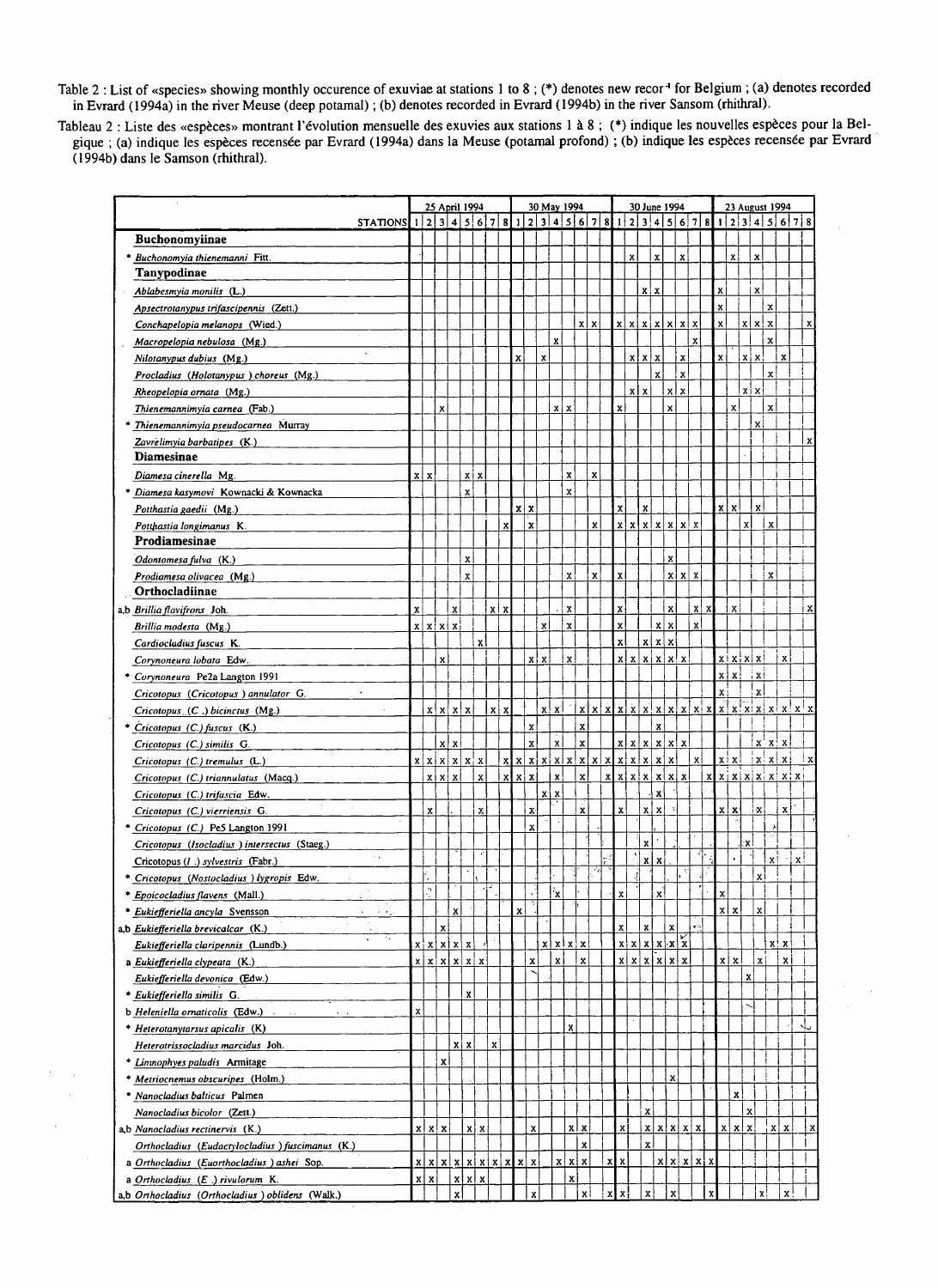$\hat{\boldsymbol{\beta}}$ 

|                                                                |                    |              | 25 April 1994                        |              |               |      |                  | 30 May 1994                                             |               |               |            |   |              | 30 June 1994             |              |              |              |                 |                                       |                    |                           | 23 August 1994              |                   |              |                |
|----------------------------------------------------------------|--------------------|--------------|--------------------------------------|--------------|---------------|------|------------------|---------------------------------------------------------|---------------|---------------|------------|---|--------------|--------------------------|--------------|--------------|--------------|-----------------|---------------------------------------|--------------------|---------------------------|-----------------------------|-------------------|--------------|----------------|
| STATIONS $1 2 3 4 5 6 7 8$                                     |                    |              |                                      |              |               |      |                  | 1 2 3 4 5 6 7                                           |               |               |            | 8 |              |                          |              |              |              | 1 2 3 4 5 6 7 8 |                                       |                    |                           | 1 2 3 4 5 6 7 8             |                   |              |                |
| a Orthocladius (O.) obumbratus Joh.                            |                    |              | x   x   x   x   x                    |              |               |      | $x \mid x$       |                                                         | x   x         |               |            |   | xl           |                          | $x \mid x$   |              | $\mathbf{x}$ |                 |                                       |                    |                           |                             |                   |              |                |
| Orthocladius $(O_+)$ rubicundus $(Mg_+)$                       |                    |              | x   x   x   x   x   x   x            |              |               |      |                  | x x x x x x                                             |               |               |            |   |              |                          |              |              |              |                 | x   x   x   x   x   x   x   x   x   x |                    |                           |                             | x   x   x         |              |                |
| Paracricotopus niger (K.)                                      |                    |              |                                      | $\mathbf{x}$ |               |      |                  |                                                         | x x           |               |            |   |              | x x                      |              |              | $x \mid x$   |                 |                                       |                    | $x \mid x$                |                             | x x               |              |                |
| a,b Parakiefferiella bathophila (K.)                           |                    | $\mathbf{x}$ |                                      |              |               |      |                  |                                                         | $\mathbf{x}$  |               |            |   |              |                          |              |              |              |                 |                                       |                    |                           |                             |                   |              |                |
| a,b Parametriocnemus stylatus (K.)                             |                    |              | x   x   x                            |              |               |      |                  |                                                         |               |               |            |   |              | x   x   x   x            |              |              |              |                 |                                       | xl                 |                           |                             |                   |              |                |
| Paraphaenocladius penerasus (Edw.)                             |                    |              | x x                                  |              |               |      |                  |                                                         |               |               |            |   |              |                          |              |              |              |                 |                                       |                    |                           |                             |                   |              |                |
| Paratrichocladius rufiventris (Mg.)                            |                    |              | x   x   x   x   x                    |              |               |      |                  | $x   x   x   x   x   x   x   x   x   x   x   x   x   x$ |               |               |            |   |              |                          |              |              |              |                 |                                       |                    |                           | x x x x   x   x   x   x   x |                   |              |                |
| Paratrissocladius excerptus (Walk.)                            |                    |              |                                      |              |               |      |                  | $\mathbf{x}$                                            |               |               |            |   |              |                          |              |              |              |                 |                                       |                    |                           | x x x   x   x   x   x       |                   |              |                |
| Psectrocladius (Psectrocladiu s) psilopterus K.                |                    |              |                                      |              |               |      |                  |                                                         |               |               |            |   |              |                          |              |              |              | $\mathbf{x}$    |                                       |                    |                           |                             |                   |              |                |
|                                                                |                    |              |                                      |              |               |      |                  |                                                         |               |               |            |   |              | $\mathbf{x}$             |              |              |              |                 |                                       |                    |                           | $\mathbf x$                 |                   |              |                |
| Psectrocladius (P.) sp. A Langton 1980                         |                    |              |                                      |              |               |      |                  |                                                         |               |               |            |   |              |                          |              |              |              |                 |                                       |                    |                           | x x                         |                   | $\mathbf{x}$ |                |
| Rheocricotopus (Psilocricotopus) chalybeatus (Edw.)            |                    |              |                                      |              |               |      |                  |                                                         |               |               |            |   |              |                          |              |              |              |                 | x x                                   |                    |                           |                             |                   |              |                |
| Rheocricotopus (Rheocricotopus) fuscipes (K.)                  | x                  |              | $\mathbf{x}$                         |              | x   x   x   x |      |                  | $\vert x \vert$                                         |               | x   x   x   x |            |   |              |                          |              | $\mathbf{x}$ |              |                 |                                       |                    |                           |                             |                   |              |                |
| a,b Rheorthocladius sp. A Thienemann                           |                    |              |                                      |              |               |      |                  |                                                         |               |               |            |   | $x \mid x$   |                          | X            |              | $\bf x$      |                 |                                       | $\mathbf{x}$       |                           |                             |                   |              |                |
| a,b Synorthocladius semivirens (K.)                            |                    |              | x   x   x   x   x   x                |              |               |      |                  | x   x   x   x   x   x                                   |               |               |            |   |              | x x x                    |              |              | x            |                 |                                       |                    |                           | x   x   x   x   x   x       |                   |              |                |
| Thienemanniella clavicornis (K.)                               |                    | $\mathbf{x}$ |                                      |              |               |      | $\boldsymbol{x}$ |                                                         |               |               |            |   |              |                          |              |              |              |                 |                                       |                    | $\boldsymbol{\mathrm{x}}$ |                             | x                 |              |                |
| Tvetenia calvescens (Edw.)                                     |                    |              | x   x   x   x                        |              |               |      |                  | x   x   x   x   x   x                                   |               |               |            |   |              | x   x   x   x   x        |              |              |              |                 |                                       |                    | $x \mid x \mid x$         |                             |                   | $x$ $x$ !    |                |
| Tvetenia verralli (Edw.)                                       |                    |              | x   x   x   x   x   x                |              |               |      |                  | $x \mid x \mid x$                                       |               | $\mathbf{x}$  |            |   |              | x   x   x   x   x   x    |              |              |              |                 |                                       | $\mathbf{x}$       |                           |                             |                   | $\mathbf x$  |                |
| Chironominae - Chironomini                                     |                    |              |                                      |              |               |      |                  |                                                         |               |               |            |   |              |                          |              |              |              |                 |                                       |                    |                           |                             |                   |              |                |
| Chironomus (Chaetolabis) macani Freeman                        |                    |              |                                      |              |               |      |                  |                                                         | $\mathbf{x}$  |               |            |   |              | $\mathbf x$              |              | $\mathbf{x}$ |              |                 |                                       |                    |                           | $\mathbf{x}$                | xi                |              |                |
| Chironomus (Chironomus) riparius Mg.                           |                    |              |                                      |              | x   x         |      |                  |                                                         |               |               | $x \mid x$ |   |              |                          |              |              |              |                 | X                                     |                    |                           |                             | $\mathbf{x}$      |              | x              |
| Cryptochironomus denticulatus G.                               |                    |              |                                      |              |               |      |                  |                                                         |               |               |            |   | $x \mid x$   |                          | $\mathbf{x}$ |              |              |                 |                                       | x                  |                           | x                           |                   |              |                |
| Demicryptochironomus (Demicryptochironomus) vulneratus (Zett.) |                    |              |                                      |              |               |      |                  |                                                         |               |               |            |   | $x \mid x$   |                          |              |              |              |                 |                                       |                    |                           |                             |                   |              |                |
| Demicryptochironomus (Irmakia) Pe 1 Langton 1991               |                    |              |                                      |              |               |      |                  |                                                         |               |               |            |   |              |                          | x!           |              |              |                 |                                       |                    |                           |                             |                   |              |                |
| Dicrotendipes nervosus (Staeg.)                                |                    |              |                                      |              |               |      |                  |                                                         |               |               |            |   |              | x                        |              |              |              |                 |                                       |                    |                           | x                           |                   |              |                |
| Dicrotendipes notatus (Mg.)                                    |                    |              |                                      |              |               |      |                  |                                                         |               |               |            |   |              |                          |              |              |              |                 |                                       |                    |                           | x                           |                   |              |                |
|                                                                |                    |              |                                      |              |               |      |                  |                                                         |               |               |            |   |              | $\mathbf{x}$             |              |              |              |                 |                                       |                    |                           | $\mathbf{x}$                |                   |              |                |
| Glyptotendipes (Phytotendipes ) pallens (Mg.)                  |                    |              |                                      |              |               |      |                  |                                                         |               |               |            |   |              |                          |              |              |              |                 |                                       |                    |                           | $\mathbf{x}$                |                   |              |                |
| Glyptotendipes (Phytotendipes) paripes Edw.                    |                    |              |                                      |              |               |      |                  |                                                         |               |               |            |   |              |                          |              |              |              |                 |                                       |                    |                           |                             |                   |              |                |
| Microtendipes britteni (Edw.)                                  |                    |              |                                      |              |               |      | $\mathbf{x}$     |                                                         |               |               |            |   |              |                          |              |              |              |                 |                                       |                    |                           |                             |                   |              |                |
| Microtendipes chloris (Mg.)                                    |                    |              | $x \mid x$                           |              |               |      |                  |                                                         |               |               |            |   |              |                          | x x          |              |              |                 |                                       |                    |                           | x   x   x   x   x           |                   |              |                |
| Microtendipes diffinis (Mg.)                                   |                    |              |                                      |              |               |      |                  |                                                         |               |               |            |   | $\mathbf x$  |                          |              |              |              |                 |                                       |                    | x   x                     | ∣x¦                         |                   |              |                |
| Microtendipes rydalensis (Edw.)                                |                    |              |                                      |              |               |      |                  |                                                         |               |               |            |   |              |                          |              |              |              |                 |                                       | $\mathbf{x}$       |                           | x x                         |                   |              |                |
| Parachironomus arcuatus (G.)                                   |                    |              |                                      |              |               |      |                  |                                                         |               |               |            |   |              | $\mathbf{x}$             |              |              |              |                 |                                       |                    |                           |                             |                   |              | хi             |
| Parachironomus frequens (Joh.)                                 |                    |              |                                      |              |               |      |                  |                                                         |               |               |            |   |              |                          |              |              |              |                 |                                       |                    |                           | $\overline{\mathbf{x}}$     |                   |              |                |
| $\alpha = 2$ .<br>Paracladopelma camptolabis (K.)              |                    | $\mathbf{x}$ |                                      |              |               |      |                  |                                                         |               |               |            |   |              | x                        |              |              |              |                 |                                       |                    |                           |                             |                   |              |                |
| Paratendipes albimanus (Mg.)                                   |                    |              |                                      |              |               | x    |                  |                                                         |               |               |            |   |              | x                        |              |              |              |                 |                                       |                    |                           |                             | x١                |              |                |
| Phaenopsectra flavipes (Mg.)                                   |                    |              |                                      |              |               | X    |                  |                                                         |               |               |            |   |              | X                        |              |              |              |                 |                                       |                    |                           | x                           | $\mathbf{x}$      |              |                |
| Polypedilum (Polypedilum) albicorne (Mg.)                      |                    |              |                                      |              |               | x[x] |                  |                                                         |               |               |            |   |              |                          |              |              |              |                 |                                       |                    |                           |                             | xļ                |              |                |
| Polypedilum (P.) convictum (Walk.)                             |                    |              |                                      |              |               |      |                  |                                                         | x   x   x   x |               |            |   |              | x x x                    |              |              |              |                 |                                       | x l                |                           |                             | ⊹x   x            |              |                |
| Polypedilum (P.) cultellatum G.                                |                    |              |                                      |              |               |      |                  |                                                         |               |               |            |   |              |                          |              | $\mathbf x$  |              |                 |                                       | $x$ :              |                           |                             | x!                |              |                |
| Polypedilum $(P_+)$ laetum $(Mg_+)$                            |                    |              |                                      |              |               |      |                  |                                                         |               |               |            |   | $\mathbf x$  |                          |              |              |              |                 |                                       |                    |                           | $\mathbf{x}$                |                   |              |                |
| Polypedilum (Tripodura ) pullum (Zett.)                        |                    |              |                                      |              |               |      |                  |                                                         |               |               |            |   |              |                          |              |              |              |                 |                                       |                    |                           | $\mathbf{x}$                |                   |              |                |
| Chironominae - Tanytarsini                                     |                    |              |                                      |              |               |      |                  |                                                         |               |               |            |   |              |                          |              |              |              |                 |                                       |                    |                           |                             |                   |              |                |
|                                                                |                    |              |                                      |              |               |      |                  |                                                         |               |               |            |   |              |                          |              |              |              |                 |                                       | $\mathbf{x}$       |                           |                             |                   |              |                |
| Cladotanytarsus mancus (Walk.)                                 |                    |              |                                      |              |               |      |                  |                                                         |               |               |            |   |              |                          |              |              |              |                 |                                       |                    |                           |                             | x   x             |              |                |
| Cladotanytarsus vanderwulpi (Edw.)                             |                    |              |                                      |              |               |      | $\mathbf{x}$     |                                                         | $x \mid x$    |               |            |   |              |                          |              |              |              |                 |                                       |                    |                           |                             |                   |              |                |
| Micropsectra atrofasciata (K.)                                 |                    |              | $x x $ x $x x $                      |              |               |      |                  | x   x   x                                               |               |               |            |   |              | x   x   x                |              | $\mathbf{x}$ |              |                 | x   x   x                             |                    |                           |                             | $\mathbf{x}$      |              | $\mathbf{x}$ : |
| Micropsectra notescens (Walk.)                                 |                    |              | $ \mathbf{x} \mathbf{x} \mathbf{x} $ |              |               |      |                  |                                                         |               |               |            |   | xl           | .x                       |              |              |              |                 |                                       |                    |                           |                             |                   |              |                |
| a Paratanytarsus dissimilis Joh.                               |                    |              |                                      | xl           |               |      |                  |                                                         | $\mathbf x$   |               |            |   |              | x   x   x   x            |              |              |              |                 |                                       |                    |                           | $\mathbf{x}$                |                   | $x \mid x$   |                |
| Rheotanytarsus distinctissimus Br.                             |                    |              |                                      |              |               |      |                  |                                                         |               |               |            |   | $\mathbf{x}$ | $\mathbf{x}$             |              |              |              |                 |                                       | $\mathbf{\dot{x}}$ |                           | x x                         |                   |              |                |
| a,b Rheotanytarsus pentapoda K.                                | $\mathbf{\hat{x}}$ |              | $\mathbf{x}$                         |              |               |      | x x              |                                                         | $x \mid x$    |               |            |   | x   x        |                          |              |              |              |                 |                                       |                    |                           | x   x   x   x   x           |                   |              |                |
| Rheotanytarsus rhenanus Klink.                                 |                    |              |                                      |              |               |      |                  |                                                         |               |               |            |   |              |                          |              |              |              |                 |                                       | $\mathbf{x}$       |                           |                             |                   | $\bf x$      |                |
| a,b Tanytarsus brundini Lind.                                  |                    |              | x   x   x                            |              |               |      |                  | $\mathbf x$                                             |               |               |            |   |              | $x \mid x \mid x \mid x$ |              |              |              |                 |                                       |                    |                           | x   x   x   x   x   x       |                   |              |                |
| Tanytarsus ejuncidus (Walk.)                                   |                    |              |                                      |              |               |      |                  |                                                         |               |               |            |   |              |                          |              | x            |              |                 |                                       |                    |                           |                             | $\mathbf{x}$      |              |                |
| Tanytarsus eminulus (Walk.)                                    |                    |              |                                      |              |               |      |                  |                                                         | $x \mid x$    |               |            |   |              | x   x   x                |              |              | $\mathbf{x}$ |                 |                                       |                    |                           | x   x   x   x   x   x       |                   |              |                |
| Tanytarsus heusdensis G.                                       |                    |              |                                      |              |               |      |                  |                                                         |               |               |            |   |              |                          |              |              |              |                 |                                       | $\mathbf{x}$       |                           |                             | $x \mid x \mid x$ |              |                |
|                                                                |                    |              |                                      |              |               |      |                  |                                                         |               |               |            |   |              |                          |              |              |              |                 |                                       |                    |                           |                             |                   |              |                |
| Tanytarsus pallidicornis (Walk.)                               |                    |              |                                      |              |               |      |                  |                                                         |               |               |            |   |              |                          |              |              |              |                 |                                       |                    |                           | x                           | $\mathbf{x}$      |              |                |